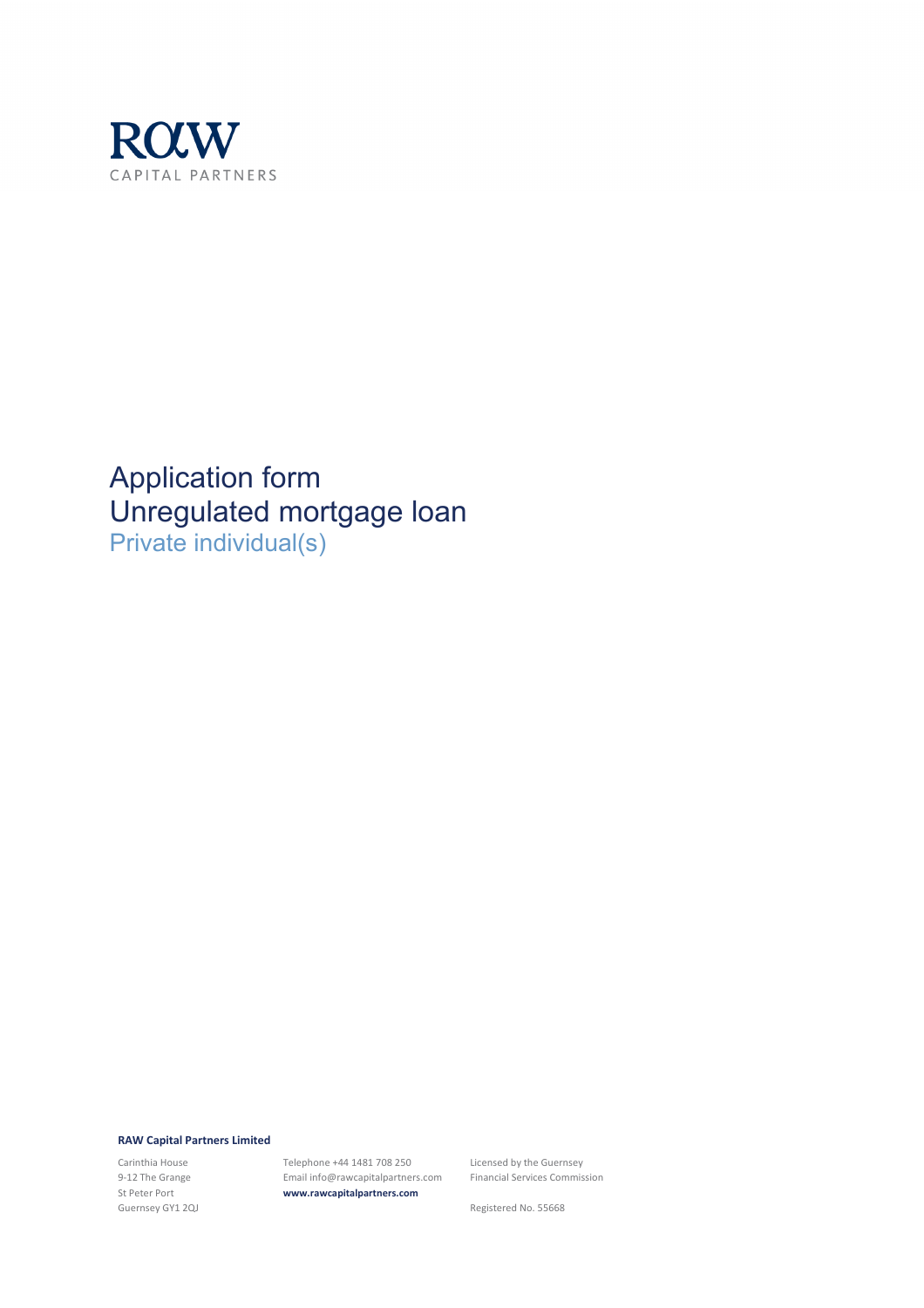



# Making an application

Thank you for your interest in a loan from RAW.

To apply, please sign the declaration below and complete all sections of this Application Form before returning it to RAW Capital Partners Limited for the attention of:

Mortgage Applications RAW Capital Partners Carinthia House 9-12 The Grange St Peter Port Guernsey GY1 2QJ

Telephone: Email: +44 1481 708250 applications[@rawcapitalpartners.com](mailto:mortgages@rawcapitalpartners.com)

Once submitted, we will aim to provide a decision in principle within 2 business days.

Please complete all of the questions, providing as much information as possible, as failure to do so may result in further questions and a delay in processing your application.

If you need help completing this Application Form please contact RAW Capital Partners Limited or your mortgage broker.

## **Declaration**

I declare that the information provided on this form is, to the best of my knowledge and belief, accurate and complete.

|             | <b>First applicant</b> | <b>Second applicant</b> |
|-------------|------------------------|-------------------------|
| Signed:     |                        |                         |
|             |                        |                         |
| Print name: |                        |                         |
| Dated:      | dd/mm/yyyy             | dd/mm                   |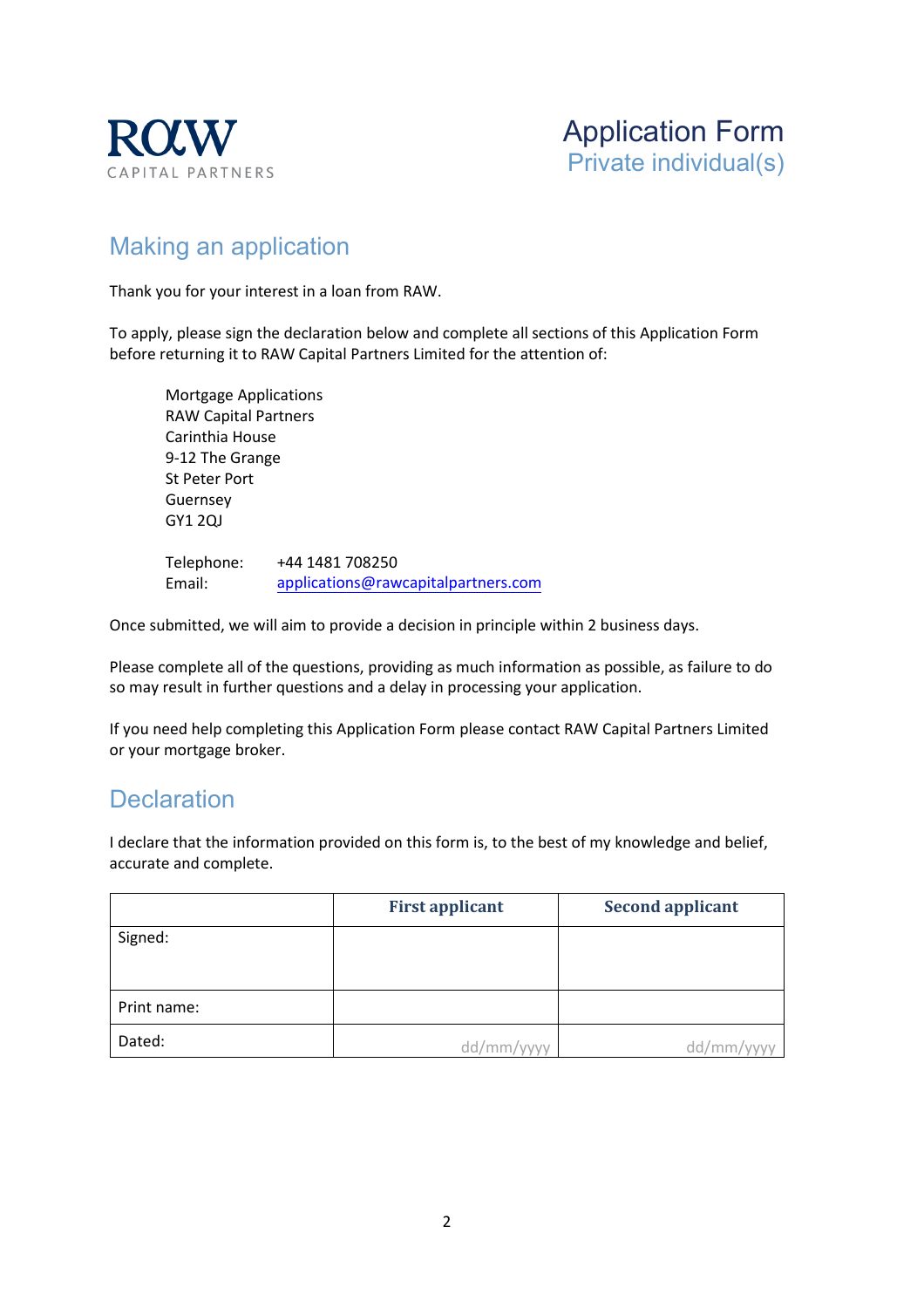



## Section 1: Loan details

#### **1.1 Introducer details**

| Introducer firm:    |  |
|---------------------|--|
| Registered address: |  |
|                     |  |
|                     |  |
| Primary contact:    |  |
| Telephone:          |  |
| E-mail:             |  |

#### **1.2 Loan details**

| Loan amount:               |                   |            |            |
|----------------------------|-------------------|------------|------------|
| Loan term:                 |                   |            | years      |
| Estimated completion date: |                   |            | dd/mm/yyyy |
| Purpose of loan:           | Property purchase | Refinance  |            |
|                            | Equity release    | Renovation |            |

I/we confirm interest on the mortgage loan will be paid from a non-UK bank account

#### **1.3 Existing loan details**

Please complete this section if you are seeking refinance. Otherwise, continue to Section 2.

| Loan amount:      |            |               |   |
|-------------------|------------|---------------|---|
| Interest rate:    |            |               | % |
| Product type:     | Fixed rate | Variable rate |   |
| Repayment method: | Repayment  | Interest-only |   |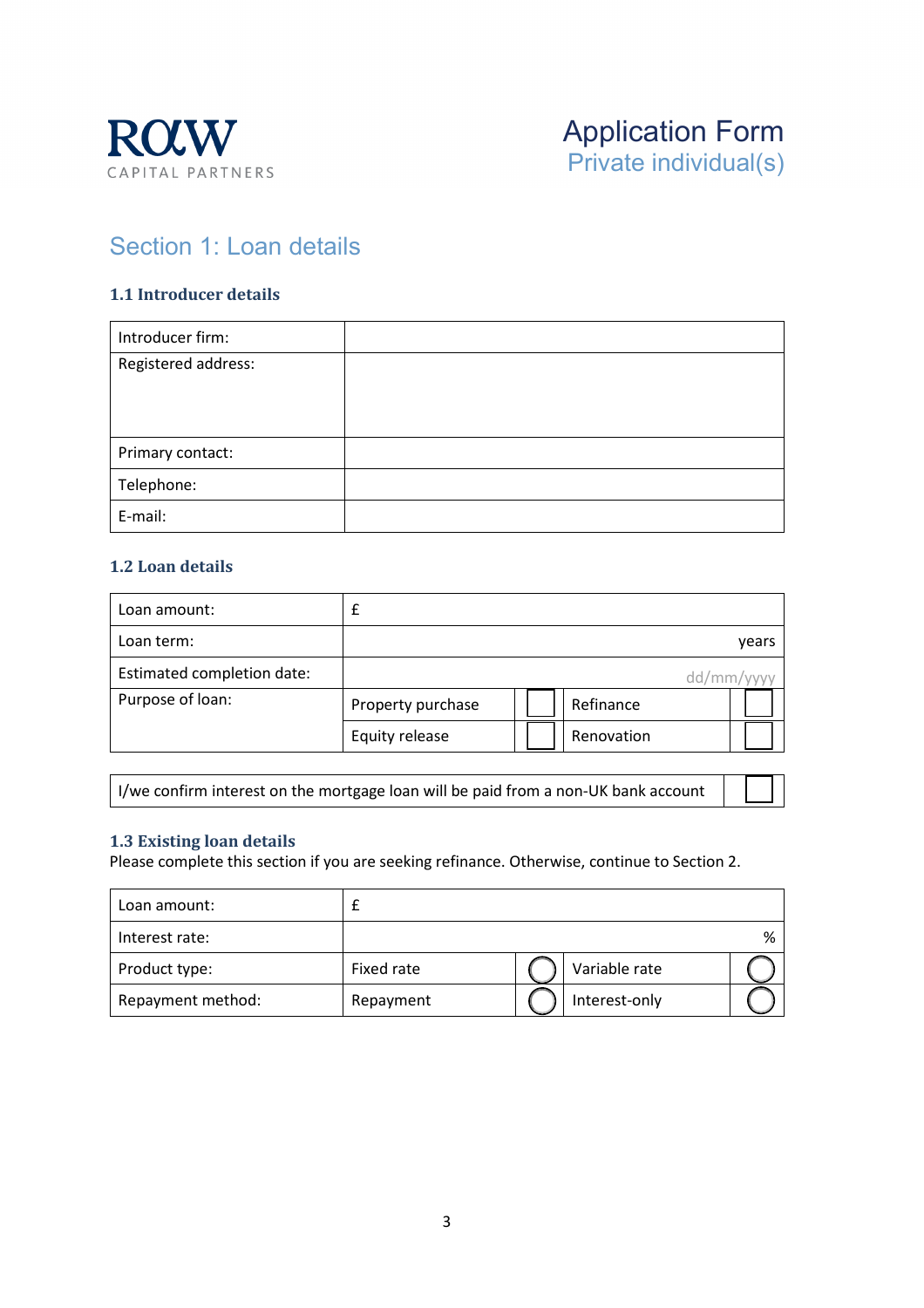



# Section 2: Property details

#### **2.1 Property value**

| Est. value / purchase price:          |  |
|---------------------------------------|--|
| Est. rental income:                   |  |
| The subject property is currently let |  |

I/we confirm the subject property has never been, and will not for the term of the mortgage loan be, occupied by the applicant or by a person connected to the applicant

#### **2.2. Property details**

| Property address:       |                       |                       |  |
|-------------------------|-----------------------|-----------------------|--|
| Post code:              |                       |                       |  |
| Property type:          | Detached house        | Semi-detached house   |  |
|                         | <b>Terraced house</b> | Apartment             |  |
| Property size:          | Number bedrooms       | Int. floor area sq ft |  |
| Est. construction date: |                       |                       |  |

#### **2.3 Lease**

| 'Lease type:                                      | Freehold | Leasehold |  |
|---------------------------------------------------|----------|-----------|--|
| If leasehold, number of years remaining on lease: |          |           |  |

#### **2.4 Development details**

Please complete this section if the subject property is part of a development. Otherwise, continue to Section 3.

| Name of developer: |                                   |                               |  |
|--------------------|-----------------------------------|-------------------------------|--|
| Development size:  | Number of units in<br>development | Number of storeys<br>in block |  |
|                    | Storey of                         |                               |  |
|                    | subject property                  |                               |  |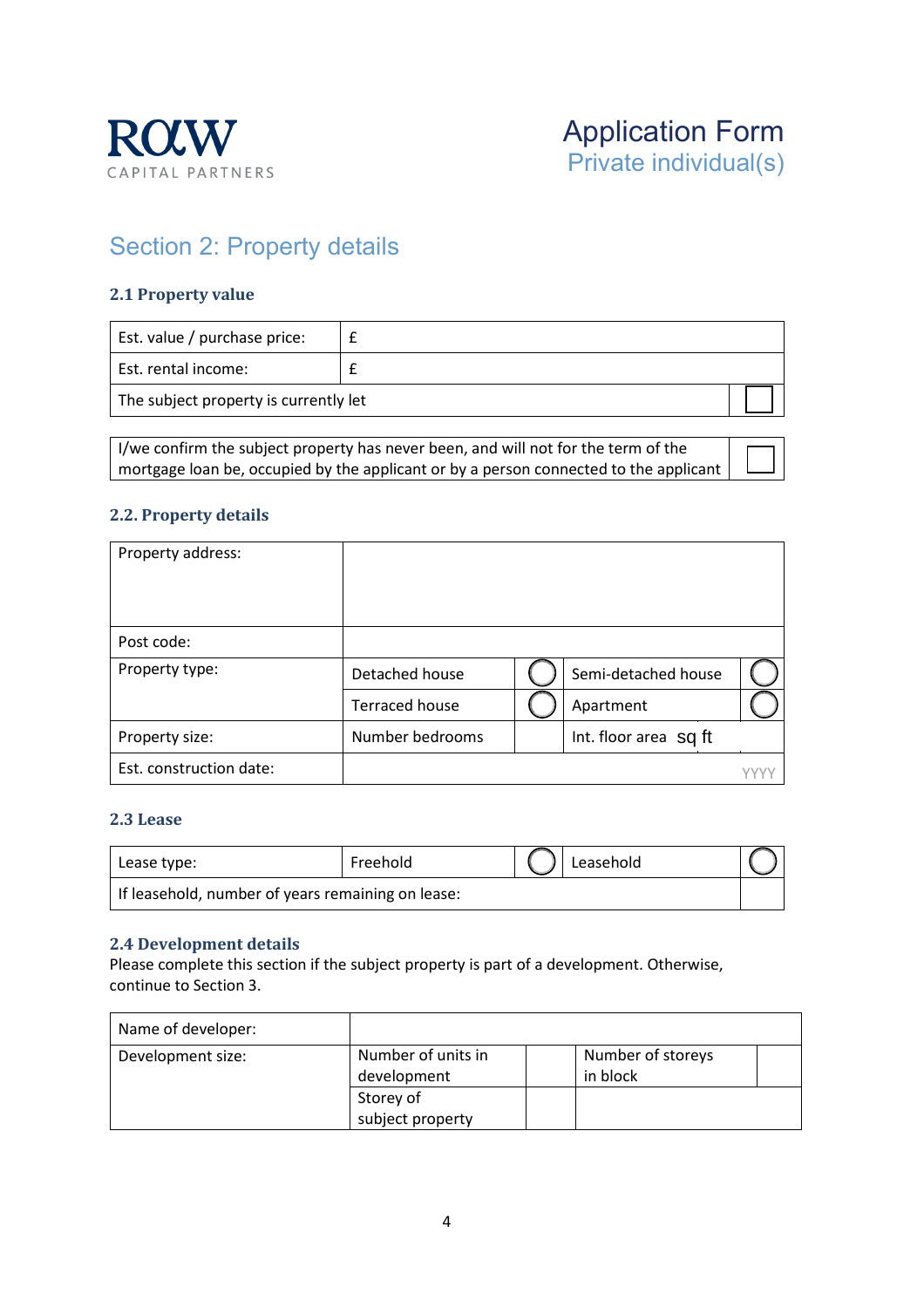

## Section 3: Details of applicant(s)

If more than two joint individuals are making a joint application, please complete and submit additional copies of Sections 3 & 4 (pages 5 & 6) of this form.

### **3.1 Applicant details**

|                                 | <b>First applicant</b> | <b>Second applicant</b> |
|---------------------------------|------------------------|-------------------------|
| Salutation:                     |                        |                         |
| Forename(s):                    |                        |                         |
| Surname:                        |                        |                         |
| Former name(s) (if applicable): |                        |                         |
| Date of birth:                  | dd/mm/yyyy             | dd/mm/yyyy              |
| Country of birth:               |                        |                         |
| Nationality:                    |                        |                         |
| <b>Residential address:</b>     |                        |                         |
|                                 |                        |                         |
|                                 |                        |                         |
| Post Code:                      |                        |                         |
| Telephone:                      |                        |                         |
| Email:                          |                        |                         |

#### **3.2 Employment details**

| Employment status:        |  |
|---------------------------|--|
| Occupation:               |  |
| Name of current employer: |  |
| Employment sector:        |  |

| exposure                                                                           |  |
|------------------------------------------------------------------------------------|--|
| I/we have not been declared bankrupt or had a county court judgement in the last 6 |  |
| years                                                                              |  |

| Source of wealth:                       |  |
|-----------------------------------------|--|
| A description of the events, activities |  |
| or interests that have generated one's  |  |
| wealth. e.g. savings, inheritance, etc. |  |
|                                         |  |